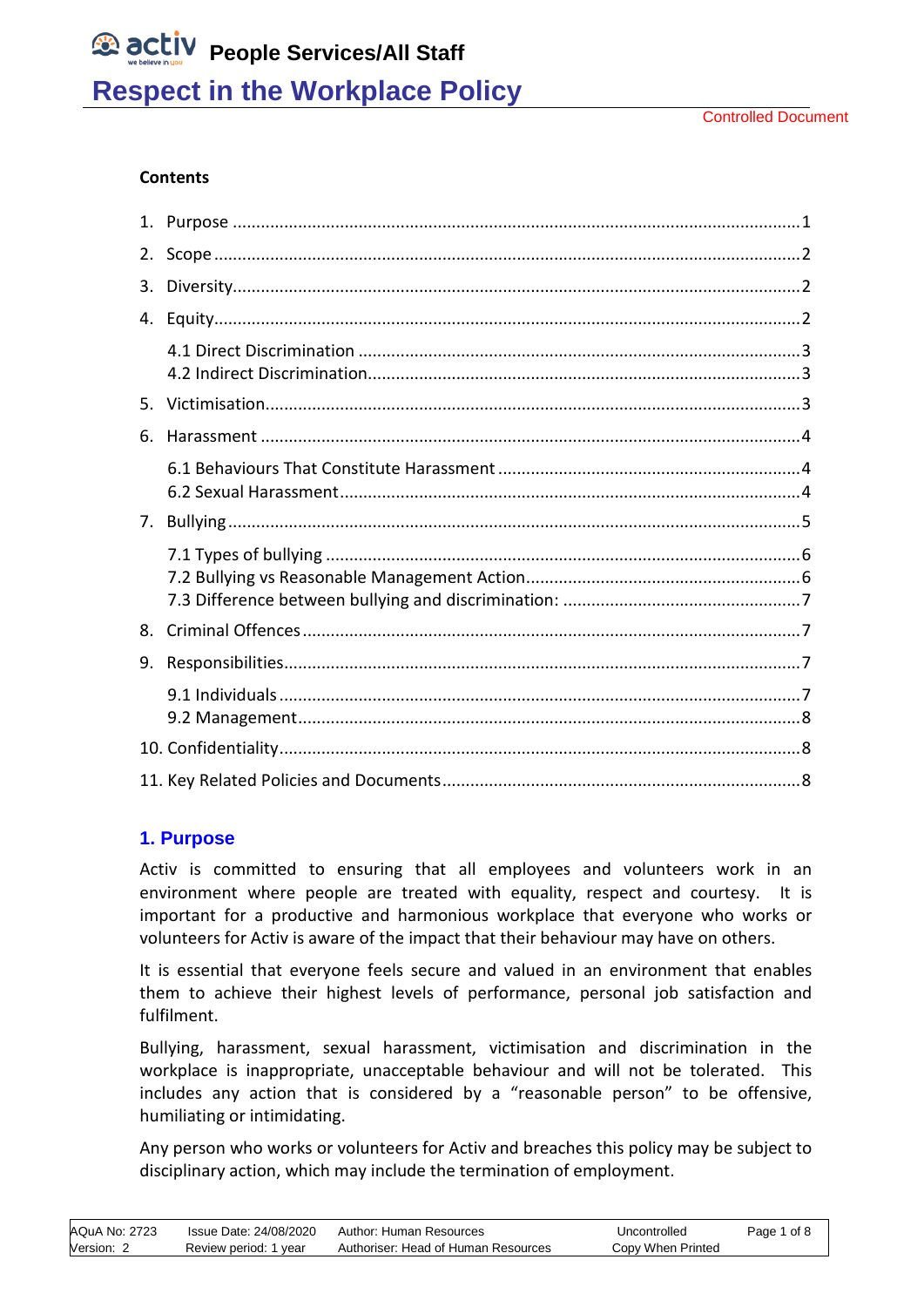## **2. Scope**

This policy applies to anyone who works or volunteers for Activ and to inappropriate behaviours that may occur in the course of employment, whether or not such behaviours occur on company property or during work hours, such as:

- on company premises, including on site residence facilities;
- at work related social functions:
- in the course of work assignments at or outside of company premises;
- at work related conferences or training sessions;
- during work related travel; and
- in digital forums such as social media and texts.

## <span id="page-1-0"></span>**3. Diversity**

Activ values diversity and promotes a work place that actively seeks to include, welcome and value unique contributions of all people. Activ respects and recognises individual differences, such as backgrounds, skills, talents, as well as characteristics that are protected under EEO.

Active aims create a diverse workforce by providing meaningful and appropriate employment opportunities to individuals from diverse backgrounds and experiences.

Recruitment and selection practices will actively seek to create diversity within teams, while ensuring that employment decisions are made on the basis of merit and are free from discriminatory factors.

## <span id="page-1-1"></span>**4. Equity**

Equity is ensuring that everyone is treated in a fair manner, according to their individual needs and circumstances in the workplace and includes the concept of equal employment opportunity (EEO). Equity is about creating a workplace where employees are recruited, promoted and treated on the basis of their individual knowledge, skills and abilities.

Discrimination occurs when a person, or group of people, is treated less favourably than another person or group because of their background or certain personal characteristics.

It is unlawful to discriminate against a person on the grounds of:

- age;
- breastfeeding or bottle feeding;
- family responsibility;
- family status;
- gender history;
- impairment having a current, past or assumed physical, intellectual or mental disability;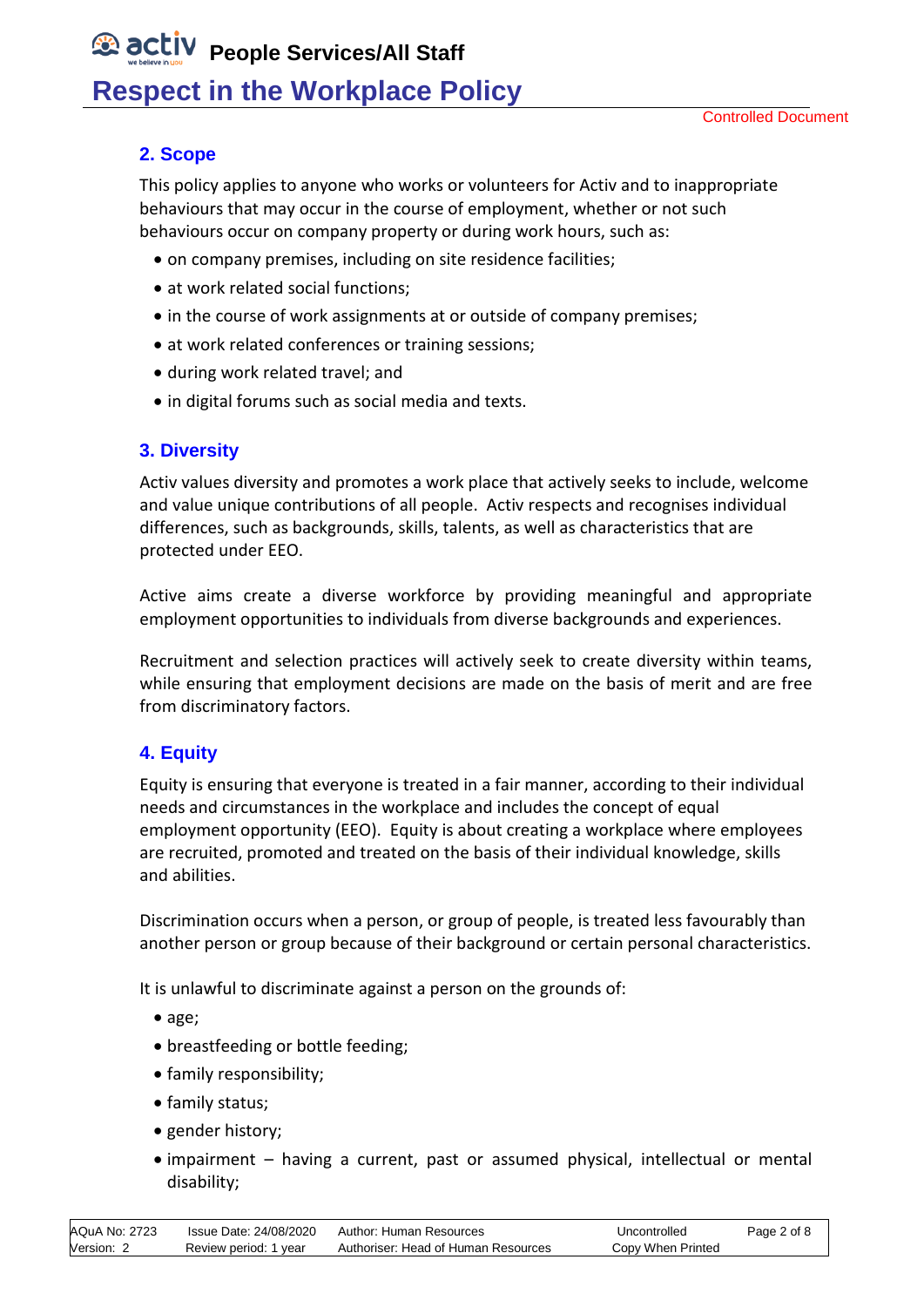Controlled Document

- marital status;
- political conviction;
- pregnancy;
- race;
- racial harassment;
- religious conviction;
- gender;
- sexual harassment; and/or
- sexual orientation.

#### <span id="page-2-0"></span> **4.1 Direct Discrimination**

Direct discrimination occurs when somebody is treated unfavourably because of a protected attribute. For example, an employee is not offered a development opportunity because of pregnancy/potential pregnancy; or, an employer will not support relevant tertiary studies because they think the person is too old.

#### <span id="page-2-1"></span> **4.2 Indirect Discrimination**

This is when a rule, policy, program or practice appears to treat everyone equally but has an adverse impact by treating a particular group or individual unequally or less favourably. For example, the requirement to work full time hours that involve working well into the evening, indirectly discriminates against employees with child caring responsibilities.

Activ is opposed to all forms of discrimination. All job applicants and anyone who works or volunteers for Activ will be treated fairly.

### <span id="page-2-2"></span>**5. Victimisation**

Victimisation, is against the law and means subjecting or threatening to subject a person to some form of detriment because they have:

- lodged, or is proposing to lodge, a complaint of discrimination or harassment;
- provided information or documents to an internal investigation or an external agency;
- attended a conciliation conference;
- reasonably asserted their rights, or supported someone else's rights, under federal anti-discrimination laws; and/or
- made an allegation that a person has acted unlawfully under federal antidiscrimination laws.

Example: An employee alleged that a client had sexually harassed her by making sexual comments while she performed her duties. The employee is offered less shifts after she made a complaint about the alleged sexual harassment.

| AQuA No: 2723 | Issue Date: 24/08/2020 | Author: Human Resources             | Uncontrolled      | Page 3 of 8 |
|---------------|------------------------|-------------------------------------|-------------------|-------------|
| Version: 2    | Review period: 1 year  | Authoriser: Head of Human Resources | Copy When Printed |             |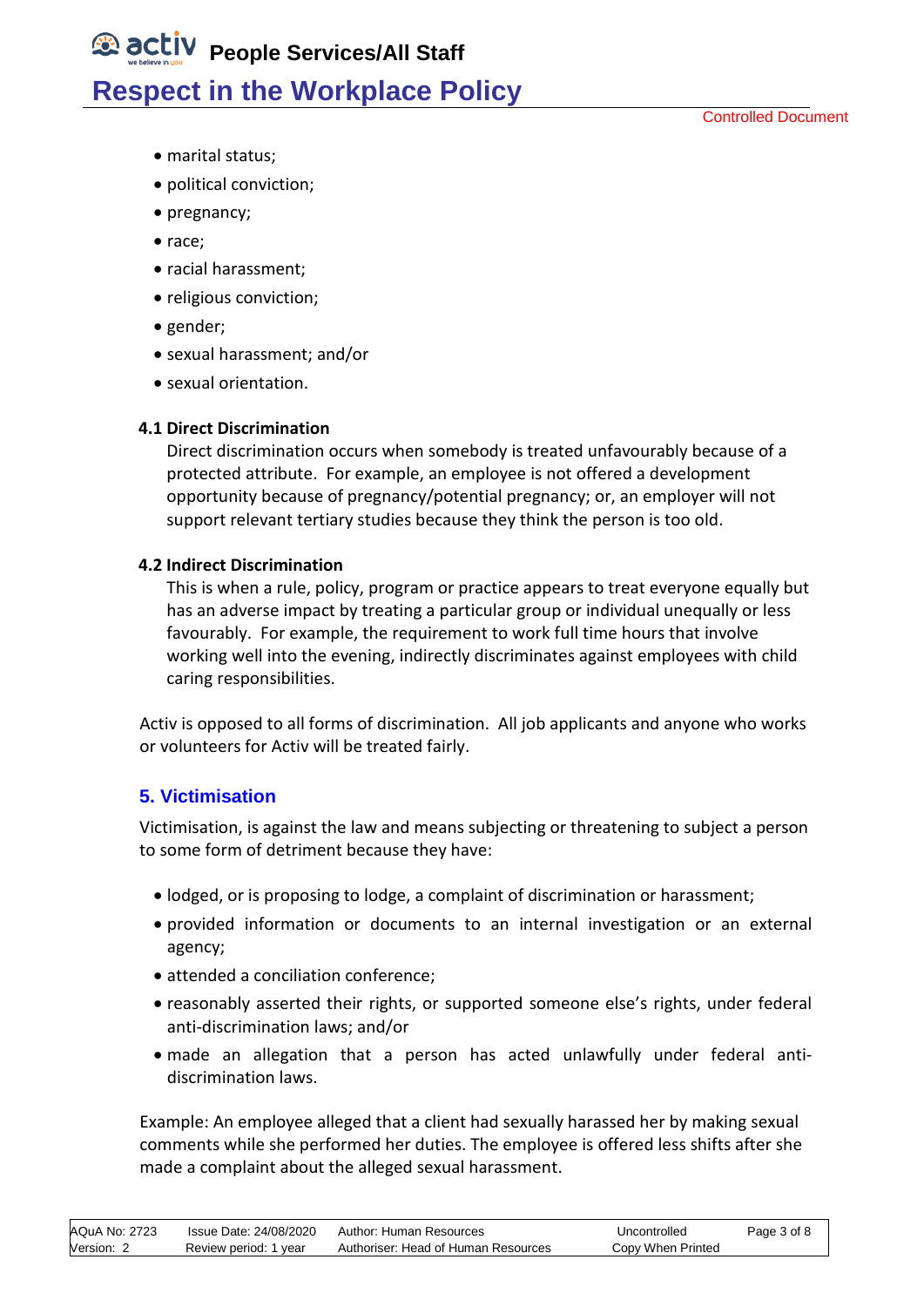## <span id="page-3-0"></span>**6. Harassment**

Harassment is defined as any action, conduct or behaviour that a reasonable person would find unwelcome, humiliating, intimidating or offensive.

Harassment occurs when someone is intimidated, hurt, insulted or humiliated because of their race, colour, national or ethnic origin, sex, disability, sexual preference, or some other characteristic specified under anti-discrimination or human rights legislation. The behaviour is unwelcome, unsolicited, usually unreciprocated and often repeated. Harassment may occur unintentionally, but may still constitute inappropriate behaviour due to how that behaviour is perceived.

### <span id="page-3-1"></span>**6.1 Behaviours That Constitute Harassment**

- Racist or sexist jokes causing embarrassment or offence;
- display of sexually or racially offensive/graphic material;
- racially or sexually degrading words used to describe a person;
- sexually orientated emails;
- derogatory or degrading remarks directed toward a person or members of a group;
- threats, taunting or coercion;
- ostracising;
- actual or threatened physical assault;
- intimidating behaviour towards another employee;
- direct threats:
- verbal assault;
- vulgar language;
- malicious gestures or actions; and/or
- abuse or improper use of power and authority.

### <span id="page-3-2"></span>**6.2 Sexual Harassment**

Sexual harassment is unwelcome conduct of a sexual nature that a reasonable person anticipates could make the recipient feel offended, humiliated and/or intimidated.

Conduct is deemed unwelcome if it is not solicited or invited and is regarded by the target as undesirable or offensive. It is irrelevant that the conduct in question may not have been offensive to others or has been an accepted feature of the workplace in the past.

Sexual harassment can take various forms. It can involve physical contact, verbal remarks or other behaviour of a sexual nature. Sexual harassment is not behaviour that is based on mutual attraction, friendship and respect. If interactions are consensual, welcome and reciprocated, this is not sexual harassment. However, participation obtained by coercion or positional power is not consent.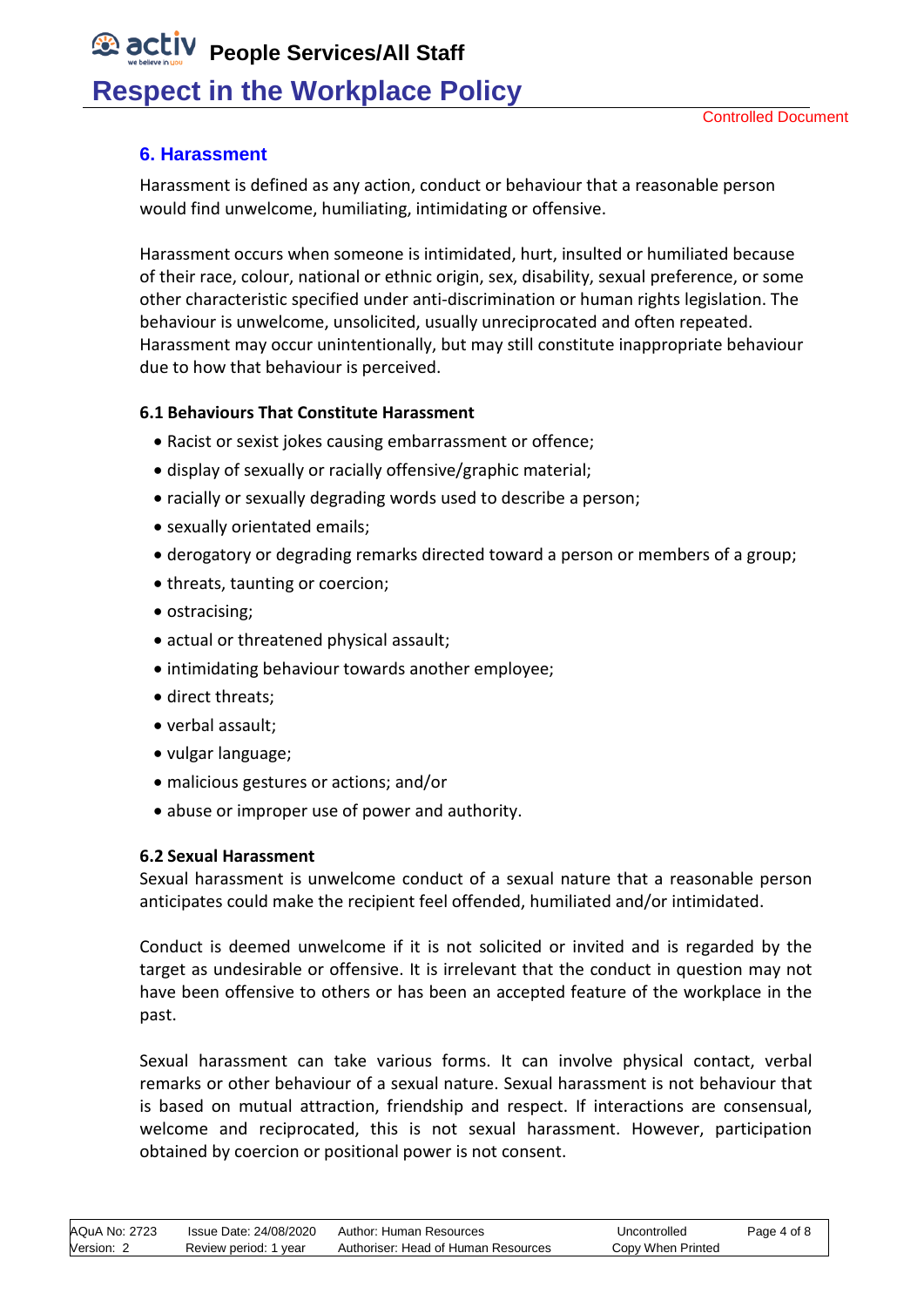Controlled Document

Examples of sexual harassment include, but is not limited to:

- unwelcome touching, hugging or kissing
- staring or leering;
- sexually suggestive comments or jokes;
- sexually explicit pictures, screen savers or posters;
- unwanted invitations to go out on dates or requests for sex;
- intrusive questions about an employee's private life or body;
- unnecessary familiarity;
- insults or taunts based on sex;
- sexually explicit emails or text messages; suggestive or sexually explicit comments or references on social media networks;
- accessing sexually explicit internet sites; and/or
- making a statement of a sexual nature to a person, or in the presence of a person, whether the statement is made verbally or in writing.

Sexual harassment does not apply to consensual behaviour. It is aimed at unwanted and inappropriate attention.

## <span id="page-4-0"></span>**7. Bullying**

Bullying happens when someone in the workplace repeatedly behaves unreasonably towards another person or group of people and causes a risk to health and safety in the workplace.

In relation to the concept of individuals repeatedly behaving unreasonably, there is no specific number of incidents required – as long as there was more than one occurrence of unreasonable behaviour. The same specific behaviour does not have to be repeated; there could be a range of behaviours over time.

Examples of bullying include, but are not limited to:

- behaving aggressively;
- teasing or practical jokes:
- pressuring someone to behave inappropriately;
- excluding someone from work-related events;
- unreasonable work demands;
- deliberately changing work rosters to inconvenience particular staff members; and/or
- deliberately withholding information that is vital for effective work performance.

The behaviour may be physical or psychological.

| AQuA No: 2723 | Issue Date: 24/08/2020 | Author: Human Resources             | Uncontrolled      | Page 5 of 8 |
|---------------|------------------------|-------------------------------------|-------------------|-------------|
| Version: 2    | Review period: 1 year  | Authoriser: Head of Human Resources | Copy When Printed |             |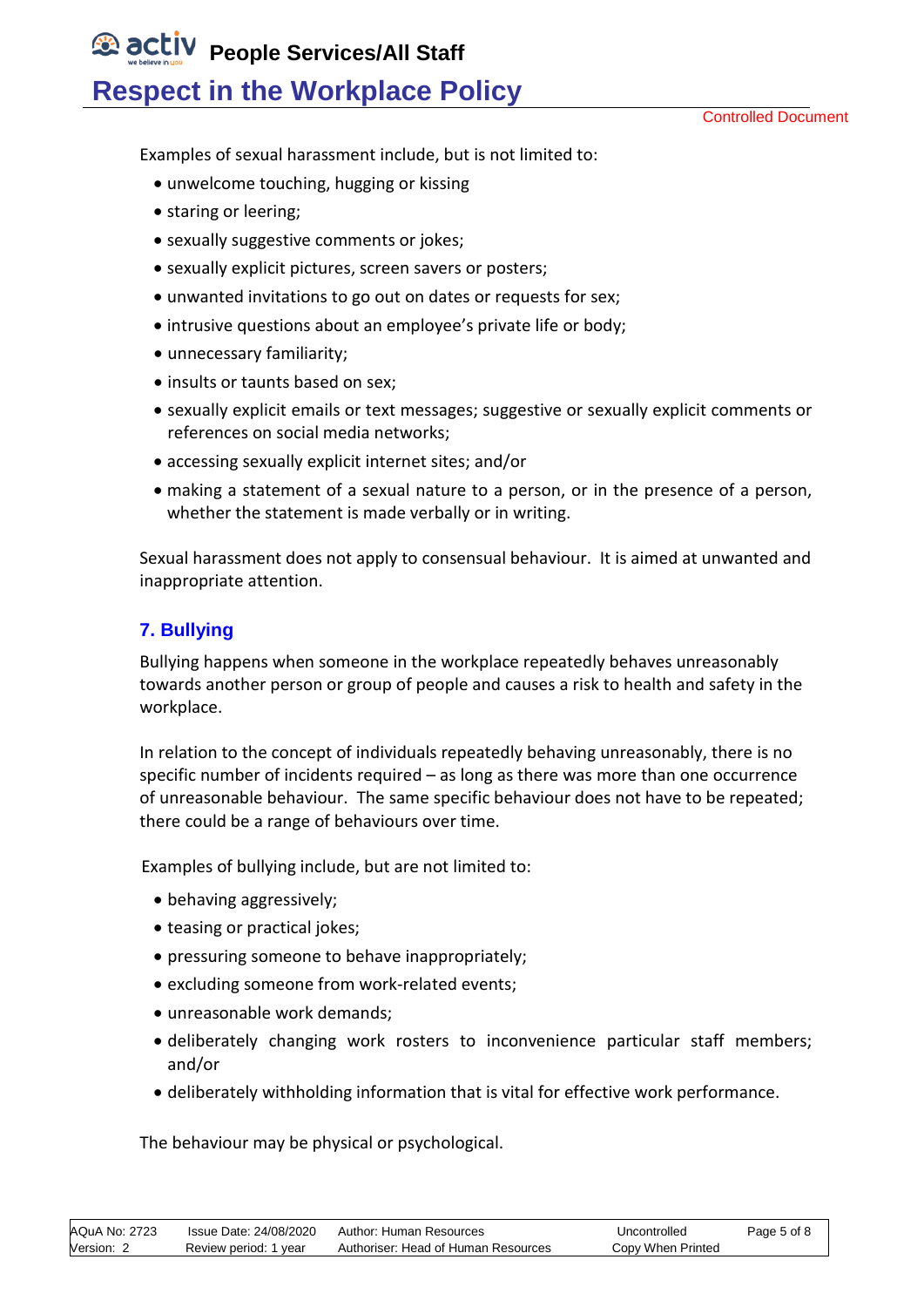## <span id="page-5-0"></span>**7.1 Types of bullying**

Workplace bullying can take two forms; overt bullying, which involves verbal abuse and physical violence or covert bullying, which can be more subtle and involve things such as embarrassing or degrading work demands.

### **Overt Bullying**

Examples of overt bullying include but are not limited to:

- abusive, insulting or offensive language;
- behaviour or language that frightens, humiliates, belittles or degrades, including criticism that is delivered with yelling and screaming;
- inappropriate comments about a person's appearance, lifestyle or family;
- teasing or regularly making someone the brunt of pranks or practical jokes;
- interfering with a person's personal effects or work equipment; and/or
- unjustified threats of dismissal or other disciplinary action.

#### **Covert Bullying**

Examples of covert bullying include but are not limited to:

- acts of sabotaging an employee's work by withholding information required to fulfil tasks;
- hiding documents or equipment;
- constantly changing targets or work guidelines;
- overloading an employee with work and impossible deadlines;
- not providing appropriate resources and training; and/or
- isolating or ignoring an employee on a constant basis.

As well as the safety and health implications, bullying behaviours in the workplace may contravene antidiscrimination legislation or may amount to criminal conduct.

Activ will take all reasonable steps to ensure that all who work and volunteer for the organisation are able to work in an environment free from all forms of bullying.

All who work or volunteer for Activ have the responsibility to ensure their behaviour in the workplace is respectful of the rights of others

### <span id="page-5-1"></span> **7.2 Bullying vs Reasonable Management Action**

Behaviour is not considered bullying if it is a management action carried out in a reasonable manner.

This qualification is comprised of three elements:

- the behaviour must be management action;
- it must be reasonable for the management action to be taken; and
- the management action must be carried out in a manner that is reasonable.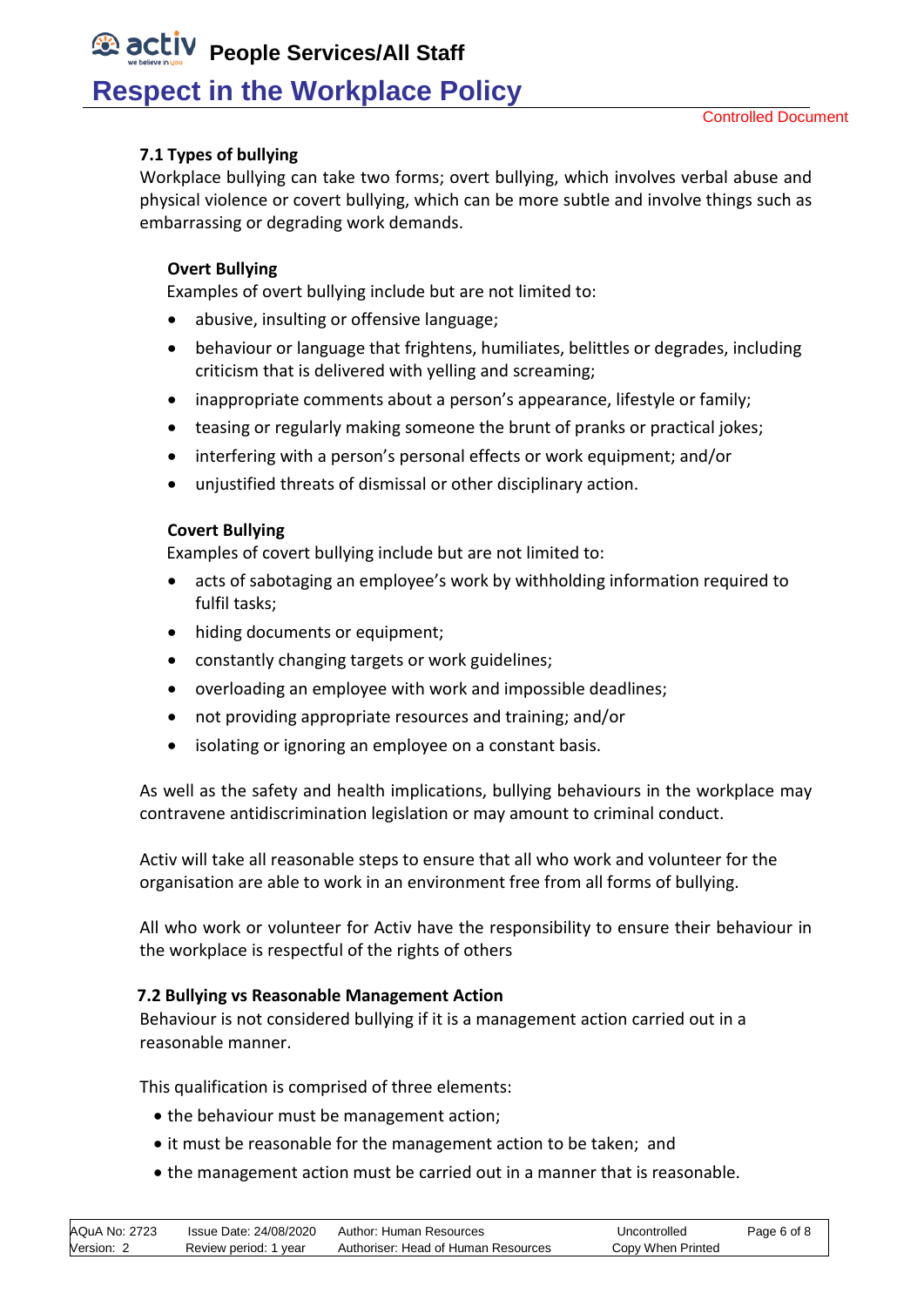Controlled Document

The following are some examples of what may constitute reasonable management action:

- performance appraisals;
- ongoing meetings to address underperformance;
- counselling or disciplining a worker for misconduct;
- modifying an employee's duties including by transferring or re-deploying the employee;
- investigating alleged misconduct;
- denying a worker a benefit in relation to their employment; and/or
- refusing an employee permission to return to work due to a medical condition.

### <span id="page-6-0"></span> **7.3 Difference between bullying and discrimination:**

Discrimination happens when there's 'adverse action', such as firing or demoting someone, because of a person's characteristics like their race, religion or sex.

Bullying happens when someone in the workplace repeatedly behaves unreasonably towards another person or group of people and causes a risk to health and safety in the workplace. This behaviour doesn't have to be related to the person or group's characteristics and adverse action doesn't have to have happened.

## <span id="page-6-1"></span>**8. Criminal Offences**

Some forms of bullying, harassment, victimisation and discrimination will also constitute a criminal offence such as physical assault, indecent exposure, sexual assault, stalking or obscene communications.

## <span id="page-6-2"></span>**9. Responsibilities**

All employees have a legal responsibility to care for their own health and safety and that of co-workers, and therefore, must not engage in acts, which constitute bullying, discrimination, harassment or victimising behaviour.

In addition, employees are required to follow instructions given by their supervisor/manager relating to prevention of workplace injuries and illnesses. This applies to measures to prevent unacceptable behaviour which includes monitoring the work environment to ensure acceptable standards of conduct are observed at all times.

### <span id="page-6-3"></span>**9.1 Individuals**

All employees are responsible for promoting this policy by ensuring:

- they treat other employees with respect and courtesy;
- they comply with Activ's Respect in the Workplace policy;
- incidences of breaches of the Respect in the Workplace policy are reported to the appropriate supervisor or manager;